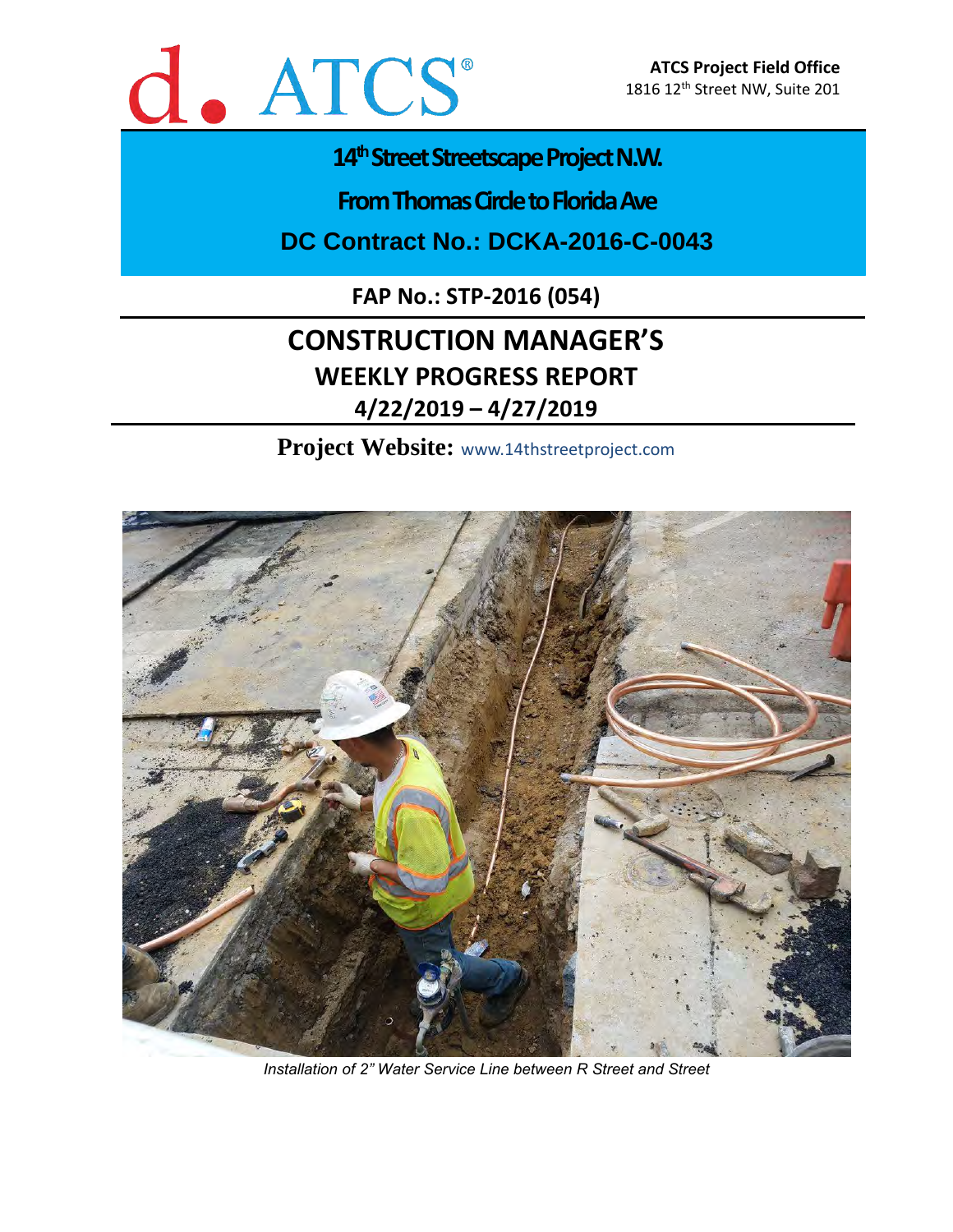

**WEEK ENDING 4/27/2019**

PAGE 2 of 7

# **1. EXECUTIVE SUMMARY**

#### **Project Description:**

The scope of the construction work includes the followings:

- The removal and disposal of existing roadway pavement, curb and gutter and sidewalks, milling of existing asphalt pavement to the extents shown on plans.
- The resurfacing of existing asphalt pavement using 2" Superpave AC surface on 14<sup>th</sup> Street between Thomas Circle and Florida Ave as shown in the plans.
- The replacement of all curbs and gutters with Granite Curbs, 12" Brick Gutter, Concrete Sidewalk, Wheelchair/Bicycle Ramps, and Cobble Stone LID Paver, Bioretention Planters as shown on the plans or as directed.
- The removal and transportation to storage yard of Existing Traffic Signals and Light Poles as shown on plans. Traffic signal relocation and equipment upgrading of Traffic Signals at all intersections of 14<sup>th</sup> Street within the project limit as shown on plans.
- Streetscaping throughout the 14<sup>th</sup> Street corridor as shown in the plans.
- The installation of traffic signing and permanent pavement markings.
- Upgrading of street lighting throughout the 14<sup>th</sup> Street corridor as shown in the plans.
- Construction and upgrading of single catch basin, double catch basin, and triple catch basin.
- Construction / Upgrading of new Watermains, Fire Hydrants
- Full Reconstruction of R Street.
- Installation of new Bus Islands and bus pads as shown on the plans and as directed.
- The installation and use of erosion and sediment control measures as required.
- Mobilization and demobilization, performance of field layout, provision and maintenance of engineer's field facilities, progress photographs, and the proper maintenance of vehicular and pedestrian traffic during construction, including provision of all required construction warning and detour signs and traffic control devices.

#### **Work by Others**

The PEPCO manhole replacement or vault adjustments activities will be done by others approved by PEPCO. The ATCS CM team will coordinate all these activities with the Contractor and PEPCO.

# **2. STATUS OF CONSTRUCTION / PROGRESS SUMMARY**

#### **Progress Summary:**

- 1. Omni onsite excavating and installing electrical conduits and manholes
- 2. Omni is excavating and installing Traffic Signal and Street Light Foundations
- 3. Omni excavating and installing Catch Basins and Sewer Manholes
- 4. Omni excavating and install new water main and Fire Hydrants for DC Water
- 5. Den installing PCC Sidewalk, Granite Curb, Brick Gutter, ADA Ramps
- 6. FMCC excavated and replaced PCC Pavement
- 7. FMCC Electrical Installing Traffic Signal Poles, Transformer Bases, Traffic Control Cabinets, and Pendent Poles
- 8. FMCC onsite providing MOT for Subcontractors

#### **CM Community Outreach Activities**

- 1. Connected with retailers and property owners in project corridor to provide updates and address any questions or concerns.
- 2. Project Website is up and running. Responded to email questions that came through Project Website.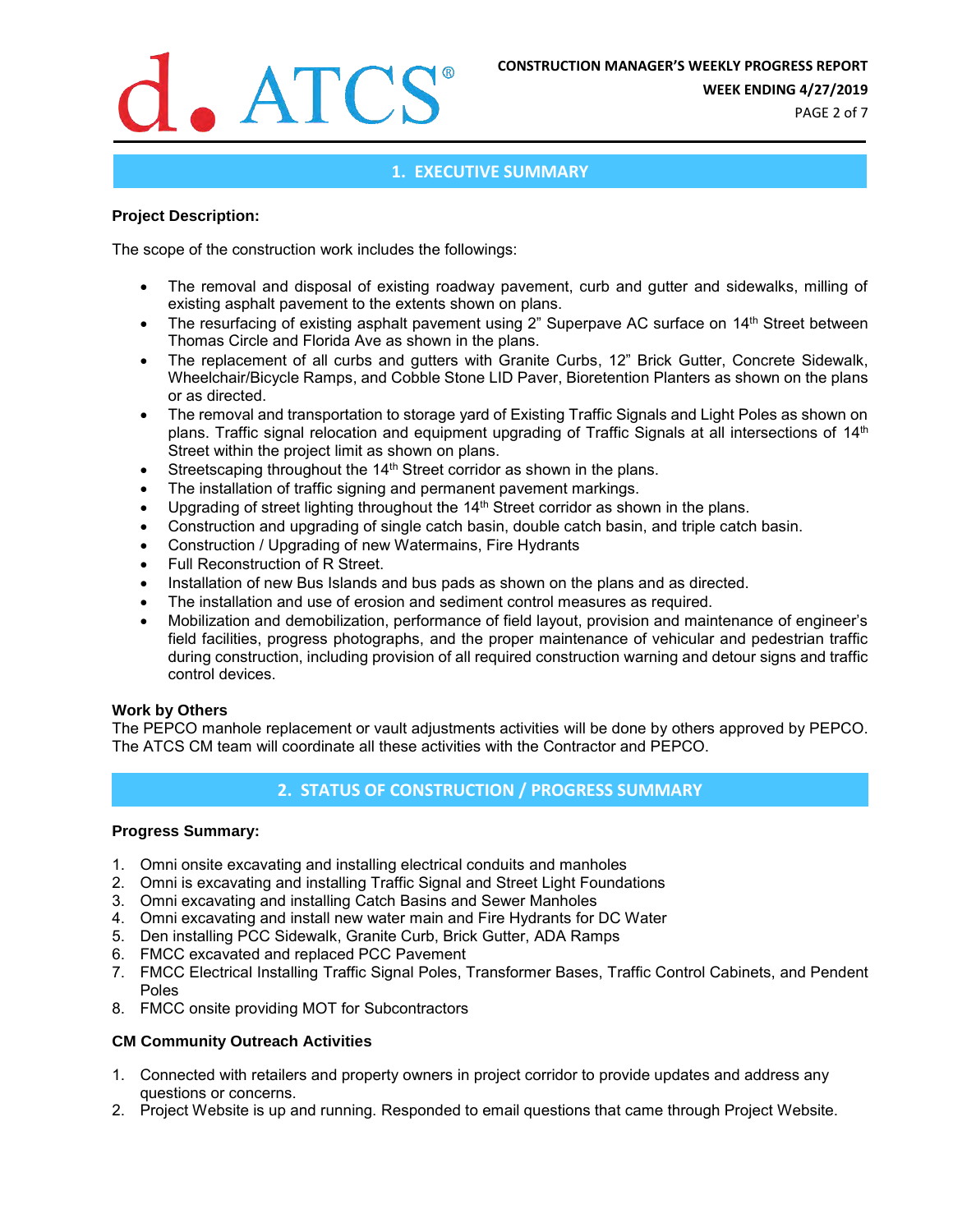

PAGE 3 of 7

# **3. ISSUES / ACTION ITEMS**

- Ongoing Issues / Items: Pepco working on conflicts (approx. 12 locations) and to give CM a report on time frame for design and corrections.
- Bus Shelter Removal DDOT working on cost / budget
- Action Items:
- New Issues / Items: None

# **4. MEETINGS / PROJECT COORDINATION**

Progress Meeting are schedule at the Field Office every Tuesday at 10:30am

## **5. DAILY WORK PERFORMED**

#### **Monday 4/22/2019**

- 1. Omni continued to install new Water Service lines between R Street and S Street
- 2. Omni excavated for the installation of the New Fire Hydrant between V and W Street on the Eastside
- 3. FMCC was onsite providing MOT for these operations

#### **Tuesday 4/23/2019**

- 1. Omni installed and set the New Fire Hydrant between V Street and W Street
- 2. Omni continued to excavate for the installation of new Water Service Lines between R Street and Street
- 3. FMCC Electrical constructed two (2) Temporary Traffic Signals at 14th and W Street
- 4. FMCC was onsite providing MOT for these operations

#### **Wednesday 4/24/2019**

- 1. Omni continued installing the 2" Water Service lines between R Street and S Street
- 2. Omni excavated and form one (1) Traffic Signal, one (1) Traffic Controller Cabinet foundation and tapped into the Pepco vault for power connection at NW corner of 14<sup>th</sup> and U Street
- 3. FMCC was onsite providing MOT for these operations

#### **Thursday 4/25/2019**

- 1. Omni excavated and formed two (2) Traffic Signal Foundations, one (1) Traffic Controller Cabinet Foundation, and tapped into the Pepco vault for power connection at the NE corner of 14th and V Street
- 2. Omni continued to install 2" Water Service Lines between R Street and S Street
- 3. FMCC Electrical continued to install new Traffic Signal Equipment between Q Street and Florida Ave
- 4. FMCC was onsite providing MOT for these operations

#### **Friday 4/26/2019**

- 1. Omni backfilled the completed Water Service trenches between R Street and S Street
- 2. Omni and FMCC cleaned up the site prior to the inclement weather
- 3. FMCC was onsite providing MOT for these operations

#### **Saturday 4/27/2019**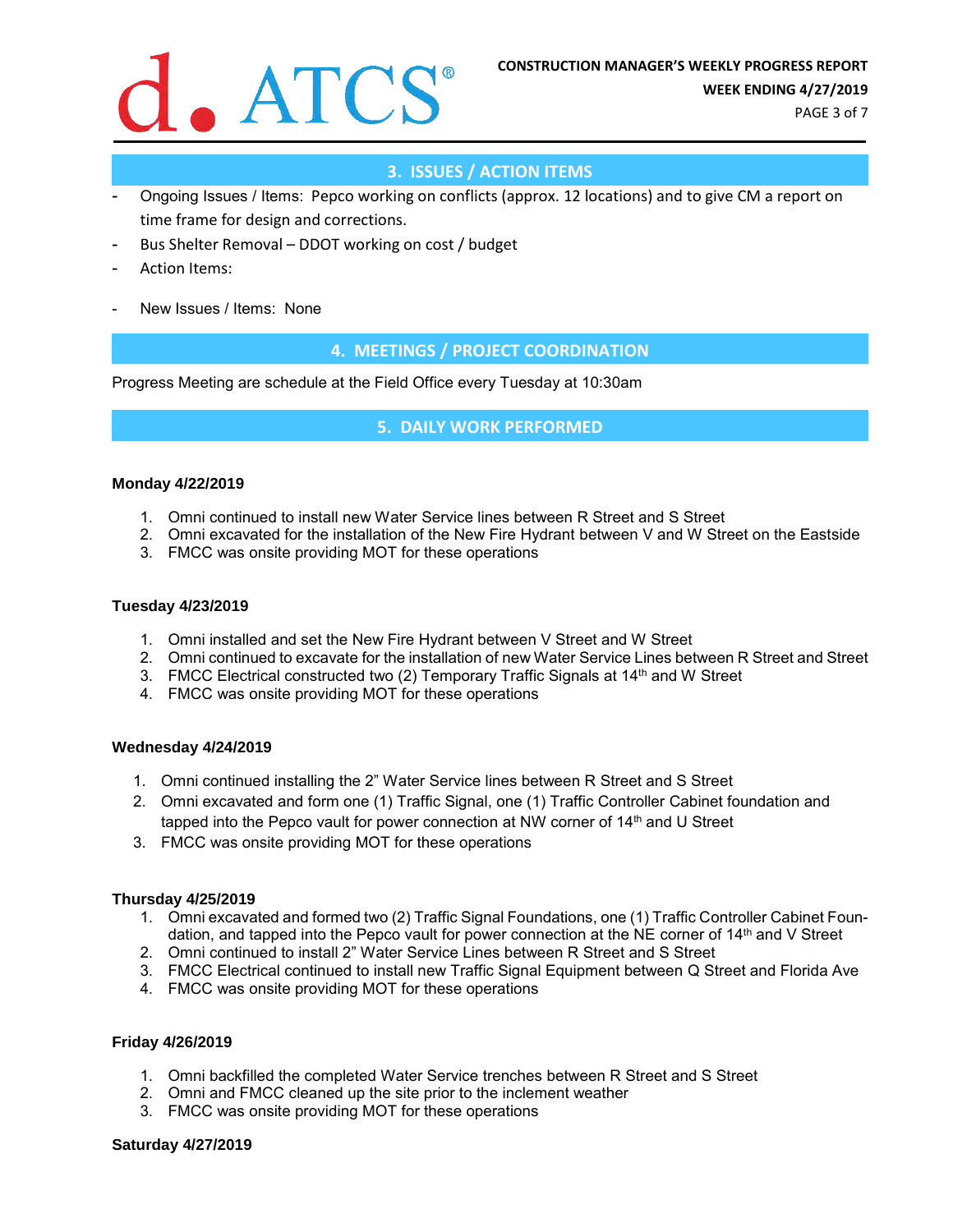

1. Contractor did not request to work

# **6. INSPECTION & MATERIAL TESTS PERFORMED**

- QA/QC was onsite preforming compaction testing of backfill and aggregate base material

# **7. RFI's / SUBMITTALS**

- Requests For Information:
	- o We have received 23 RFIs; 20 RFIs have been answered.
- Submittals:
- o We have received 77 Submittals; 75 Submittals have been Approved

## **8. CHANGE ORDERS/TASK ORDERS**

- o CM Task Order Modification submitted to DDOT for time extension was approved
- o Change Order # 1 Contract Time Extension
- o Article 3 Letter for Bus Shelter Removal
- o Missing ITS Fiber Items
- o Missing Extra Fittings for Water Main work

## **9. DBE or CBE PARTICIPATION SUMMARIES**

- ATCS CBE / DBE Activity:
	- o Hayat Brown LLC.: Provided Office Engineering and Inspection support for this project.
- Fort Myer Construction Corp. DBE Activity:
	- o Omni Excavators Inc.
	- o Den United LLC.

**10. ACCIDENTS / INCIDENTS**

None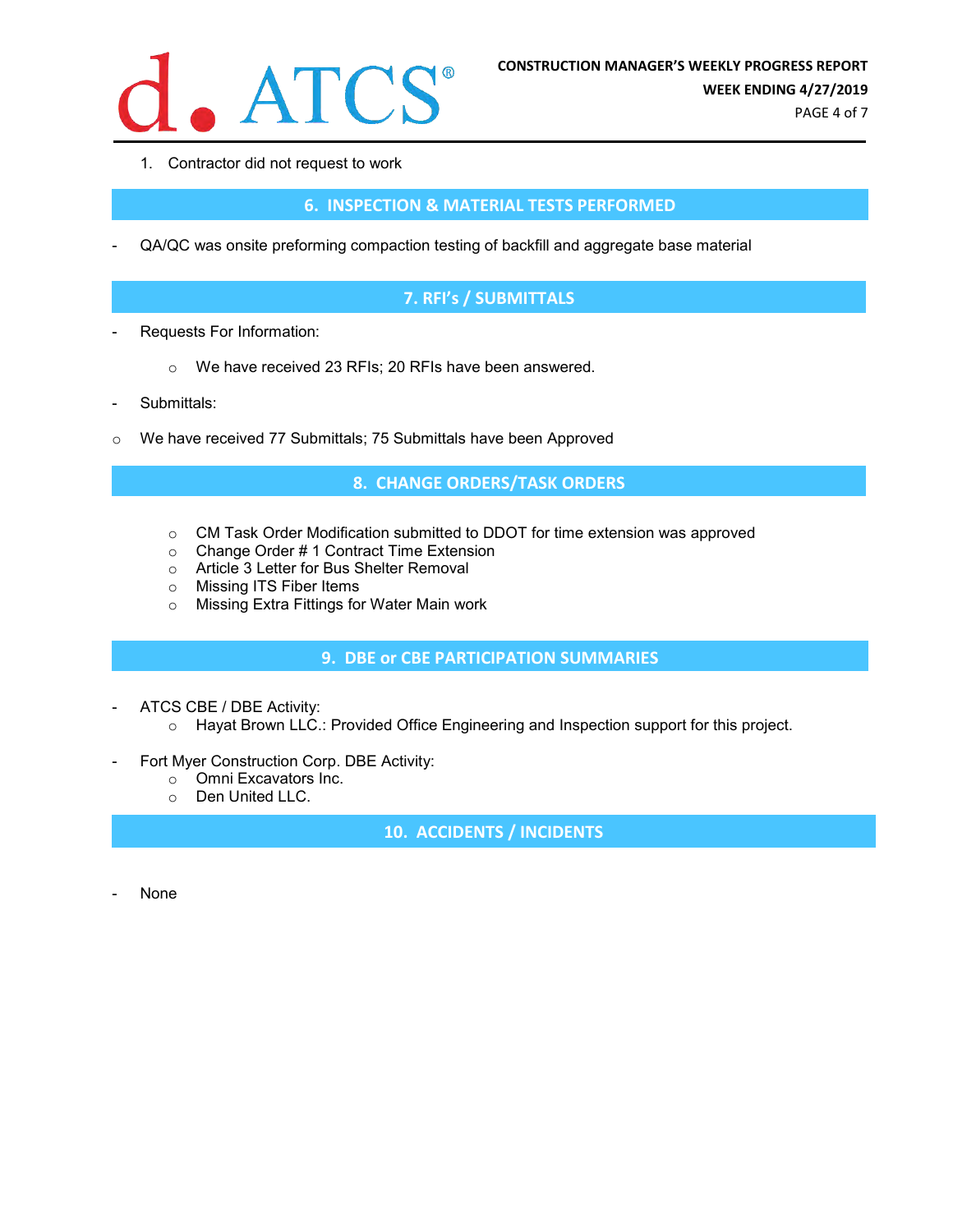

PAGE 5 of 7

#### **11. PHOTOS OF WORK PERFORMED THIS PERIOD**



*Compaction of Aggregate Base Material over Water Service Line*



*Wiring of Temporary Traffic Signal*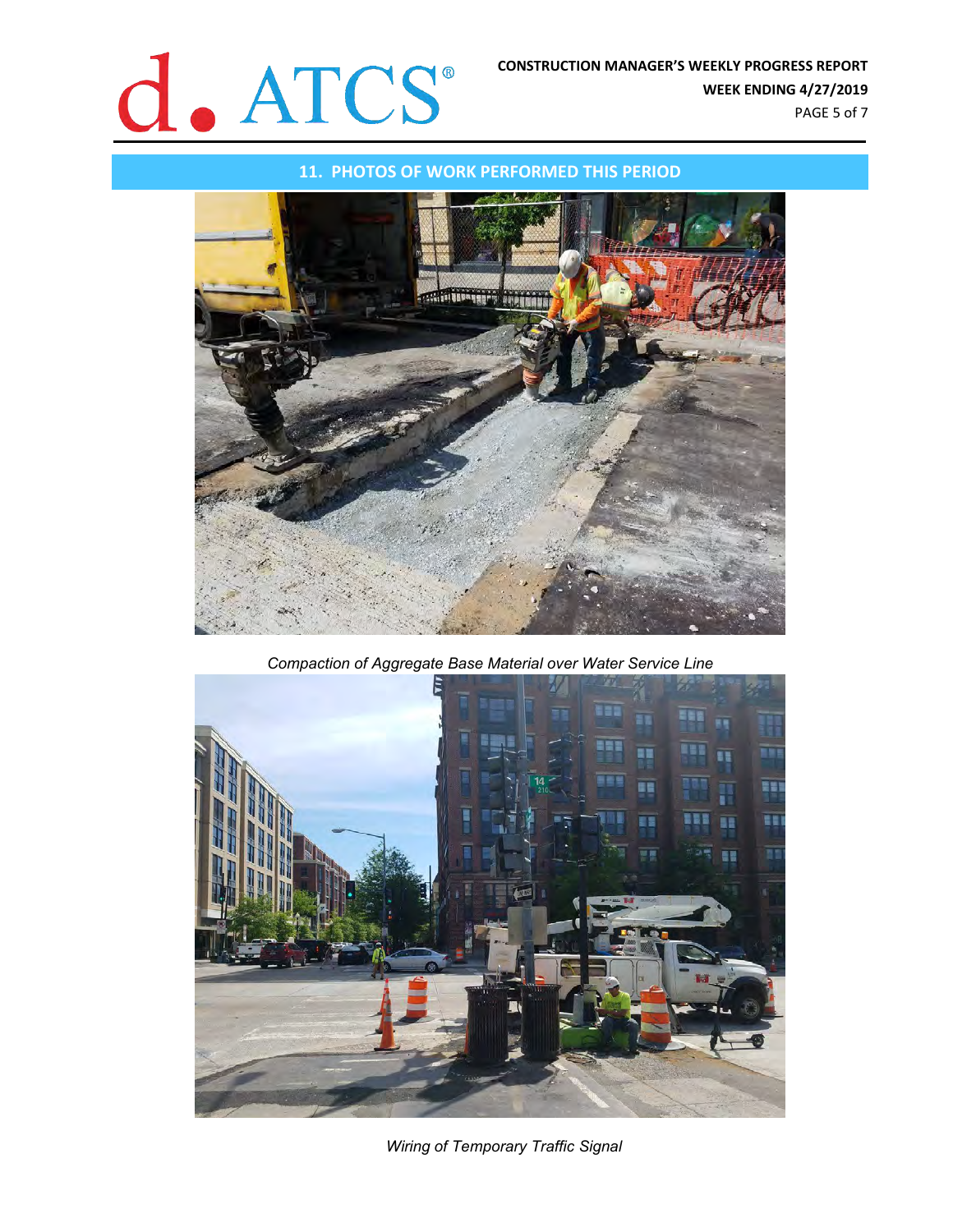# **CONSTRUCTION MANAGER'S WEEKLY PROGRESS REPORT**<br>WEEK ENDING 4/27/2019

**WEEK ENDING 4/27/2019** PAGE 6 of 7



*Insttation of New Water Service Line into 12" Watermain*



*Excavating for installation of Fire Hydrant between V Street and W Street*